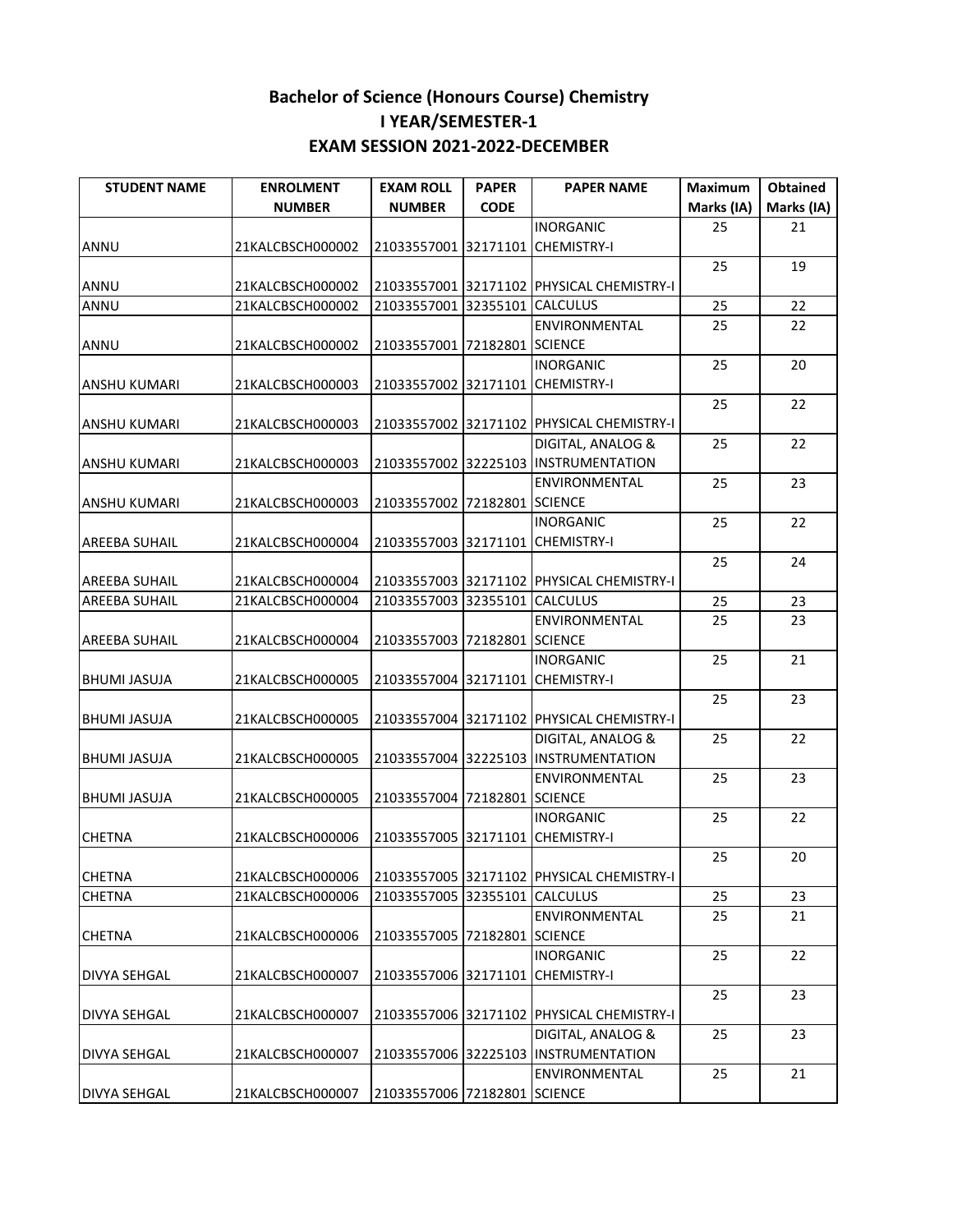| <b>STUDENT NAME</b>  | <b>ENROLMENT</b> | <b>EXAM ROLL</b>                 | <b>PAPER</b> | <b>PAPER NAME</b>                         | <b>Maximum</b> | Obtained   |
|----------------------|------------------|----------------------------------|--------------|-------------------------------------------|----------------|------------|
|                      | <b>NUMBER</b>    | <b>NUMBER</b>                    | <b>CODE</b>  |                                           | Marks (IA)     | Marks (IA) |
|                      |                  |                                  |              | <b>INORGANIC</b>                          | 25             | 20         |
| <b>DOLLY BANSAL</b>  | 21KALCBSCH000008 | 21033557007 32171101 CHEMISTRY-I |              |                                           |                |            |
|                      |                  |                                  |              |                                           | 25             | 23         |
| <b>DOLLY BANSAL</b>  | 21KALCBSCH000008 |                                  |              | 21033557007 32171102 PHYSICAL CHEMISTRY-I |                |            |
| <b>DOLLY BANSAL</b>  | 21KALCBSCH000008 | 21033557007 32355101             |              | <b>CALCULUS</b>                           | 25             | 24         |
|                      |                  |                                  |              | ENVIRONMENTAL                             | 25             | 22         |
| <b>DOLLY BANSAL</b>  | 21KALCBSCH000008 | 21033557007 72182801 SCIENCE     |              |                                           |                |            |
|                      |                  |                                  |              | <b>INORGANIC</b>                          | 25             | 22         |
| <b>GARIMA</b>        | 21KALCBSCH000009 | 21033557008 32171101 CHEMISTRY-I |              |                                           |                |            |
|                      |                  |                                  |              |                                           | 25             | 24         |
| <b>GARIMA</b>        | 21KALCBSCH000009 |                                  |              | 21033557008 32171102 PHYSICAL CHEMISTRY-I |                |            |
| <b>GARIMA</b>        | 21KALCBSCH000009 | 21033557008 32355101             |              | <b>CALCULUS</b>                           | 25             | 24         |
|                      |                  |                                  |              | ENVIRONMENTAL                             | 25             | 23         |
| <b>GARIMA</b>        | 21KALCBSCH000009 | 21033557008 72182801 SCIENCE     |              |                                           |                |            |
|                      |                  |                                  |              | <b>INORGANIC</b>                          | 25             | 24         |
| <b>GARIMA SHARMA</b> | 21KALCBSCH000010 | 21033557009 32171101             |              | <b>CHEMISTRY-I</b>                        |                |            |
|                      |                  |                                  |              |                                           | 25             | 24         |
| <b>GARIMA SHARMA</b> | 21KALCBSCH000010 |                                  |              | 21033557009 32171102 PHYSICAL CHEMISTRY-I |                |            |
| <b>GARIMA SHARMA</b> | 21KALCBSCH000010 | 21033557009 32355101             |              | <b>CALCULUS</b>                           | 25             | 24         |
|                      |                  |                                  |              | ENVIRONMENTAL                             | 25             | 23         |
| <b>GARIMA SHARMA</b> | 21KALCBSCH000010 | 21033557009 72182801 SCIENCE     |              |                                           |                |            |
|                      |                  |                                  |              | <b>INORGANIC</b>                          | 25             | 22         |
| <b>HADIYA TAHIR</b>  | 21KALCBSCH000011 | 21033557010 32171101 CHEMISTRY-I |              |                                           | 25             | 24         |
| <b>HADIYA TAHIR</b>  | 21KALCBSCH000011 |                                  |              | 21033557010 32171102 PHYSICAL CHEMISTRY-I |                |            |
|                      |                  |                                  |              | DIGITAL, ANALOG &                         | 25             | 24         |
| <b>HADIYA TAHIR</b>  | 21KALCBSCH000011 |                                  |              | 21033557010 32225103 INSTRUMENTATION      |                |            |
|                      |                  |                                  |              | ENVIRONMENTAL                             | 25             | 21         |
| <b>HADIYA TAHIR</b>  | 21KALCBSCH000011 | 21033557010 72182801 SCIENCE     |              |                                           |                |            |
|                      |                  |                                  |              | <b>INORGANIC</b>                          | 25             | 23         |
| <b>JIGYASA SINGH</b> | 21KALCBSCH000013 | 21033557011 32171101 CHEMISTRY-I |              |                                           |                |            |
|                      |                  |                                  |              |                                           | 25             | 24         |
| <b>JIGYASA SINGH</b> | 21KALCBSCH000013 |                                  |              | 21033557011 32171102 PHYSICAL CHEMISTRY-I |                |            |
| <b>JIGYASA SINGH</b> | 21KALCBSCH000013 | 21033557011 32355101 CALCULUS    |              |                                           | 25             | 24         |
|                      |                  |                                  |              | ENVIRONMENTAL                             | 25             | 23         |
| <b>JIGYASA SINGH</b> | 21KALCBSCH000013 | 21033557011 72182801 SCIENCE     |              |                                           |                |            |
|                      |                  |                                  |              | <b>INORGANIC</b>                          | 25             | 23         |
| <b>KAJAL GILL</b>    | 21KALCBSCH000014 | 21033557012 32171101             |              | <b>CHEMISTRY-I</b>                        |                |            |
|                      |                  |                                  |              |                                           | 25             | 23         |
| <b>KAJAL GILL</b>    | 21KALCBSCH000014 |                                  |              | 21033557012 32171102 PHYSICAL CHEMISTRY-I |                |            |
| <b>KAJAL GILL</b>    | 21KALCBSCH000014 | 21033557012 32355101             |              | <b>CALCULUS</b>                           | 25             | 23         |
|                      |                  |                                  |              | ENVIRONMENTAL                             | 25             | 22         |
| <b>KAJAL GILL</b>    | 21KALCBSCH000014 | 21033557012 72182801 SCIENCE     |              |                                           |                |            |
|                      |                  |                                  |              | <b>INORGANIC</b>                          | 25             | 22         |
| <b>KAJAL YADAV</b>   | 21KALCBSCH000015 | 21033557013 32171101 CHEMISTRY-I |              |                                           |                |            |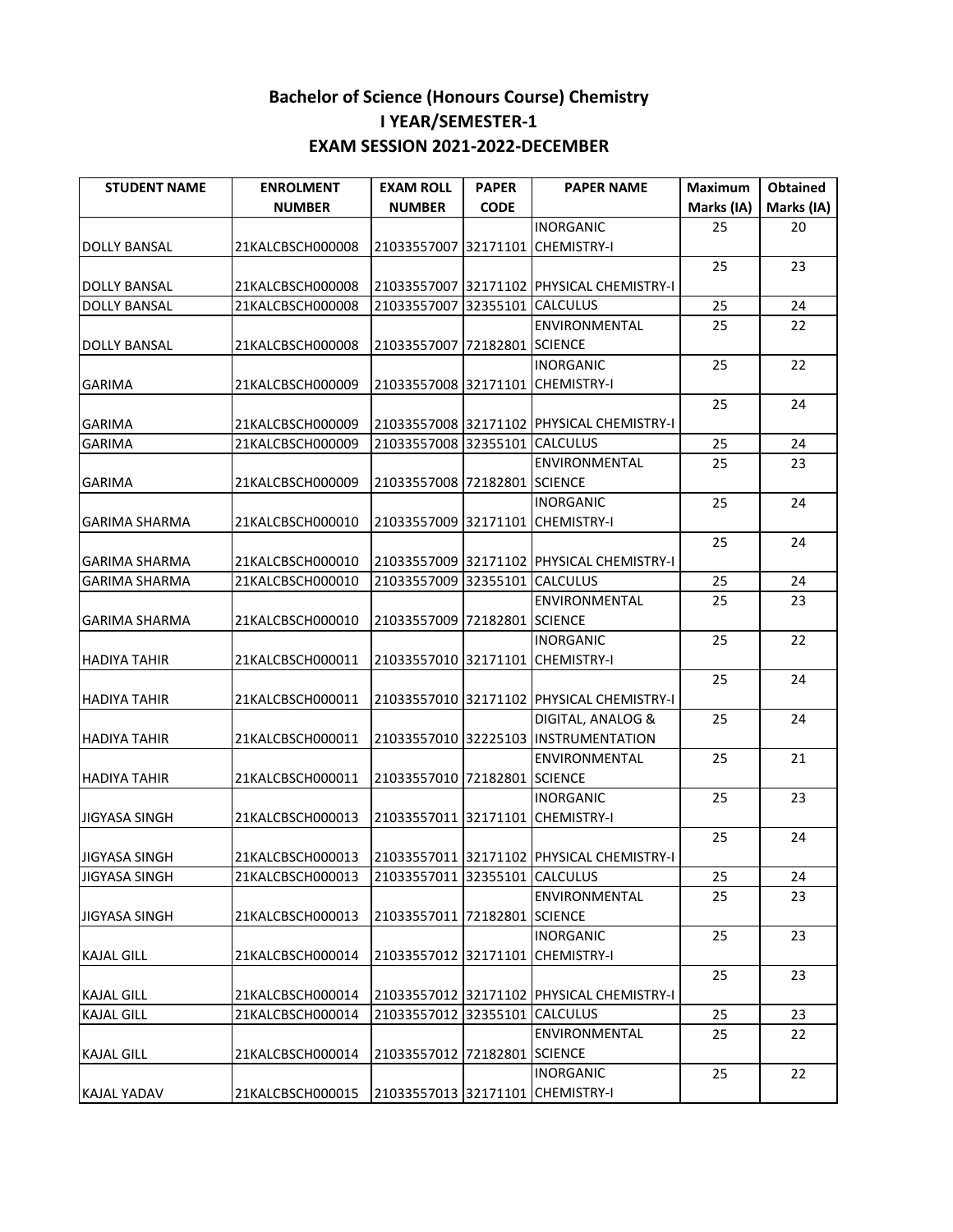| <b>STUDENT NAME</b>                      | <b>ENROLMENT</b>                     | <b>EXAM ROLL</b>                 | <b>PAPER</b> | <b>PAPER NAME</b>                         | <b>Maximum</b> | Obtained    |
|------------------------------------------|--------------------------------------|----------------------------------|--------------|-------------------------------------------|----------------|-------------|
|                                          | <b>NUMBER</b>                        | <b>NUMBER</b>                    | <b>CODE</b>  |                                           | Marks (IA)     | Marks (IA)  |
|                                          |                                      |                                  |              |                                           | 25             | 23          |
| KAJAL YADAV                              | 21KALCBSCH000015                     |                                  |              | 21033557013 32171102 PHYSICAL CHEMISTRY-I |                |             |
|                                          |                                      |                                  |              | DIGITAL, ANALOG &                         | 25             | 24          |
| KAJAL YADAV                              | 21KALCBSCH000015                     |                                  |              | 21033557013 32225103 INSTRUMENTATION      |                |             |
|                                          |                                      |                                  |              | ENVIRONMENTAL                             | 25             | 22          |
| KAJAL YADAV                              | 21KALCBSCH000015                     | 21033557013 72182801 SCIENCE     |              |                                           |                |             |
|                                          |                                      |                                  |              | <b>INORGANIC</b>                          | 25             | 24          |
| <b>KHUSHI KUMARI</b>                     | 21KALCBSCH000016                     | 21033557014 32171101 CHEMISTRY-I |              |                                           |                |             |
|                                          |                                      |                                  |              |                                           | 25             | 23          |
| <b>KHUSHI KUMARI</b>                     | 21KALCBSCH000016                     | 21033557014 32171102             |              | <b>PHYSICAL CHEMISTRY-I</b>               |                |             |
|                                          |                                      |                                  |              | DIGITAL, ANALOG &                         | 25             | 24          |
| <b>KHUSHI KUMARI</b>                     | 21KALCBSCH000016                     |                                  |              | 21033557014 32225103 INSTRUMENTATION      |                |             |
|                                          |                                      |                                  |              | ENVIRONMENTAL                             | 25             | 22          |
| <b>KHUSHI KUMARI</b>                     | 21KALCBSCH000016                     | 21033557014 72182801 SCIENCE     |              |                                           |                |             |
|                                          |                                      |                                  |              | <b>INORGANIC</b>                          | 25             | 22          |
| <b>MAHEK ARORA</b>                       | 21KALCBSCH000017                     | 21033557015 32171101 CHEMISTRY-I |              |                                           |                | $\mathbf 0$ |
|                                          |                                      |                                  |              | 21033557015 32171102 PHYSICAL CHEMISTRY-I | 25             |             |
| <b>MAHEK ARORA</b><br><b>MAHEK ARORA</b> | 21KALCBSCH000017<br>21KALCBSCH000017 | 21033557015 32355101             |              | <b>CALCULUS</b>                           | 25             | 19          |
|                                          |                                      |                                  |              | ENVIRONMENTAL                             | 25             | 21          |
| <b>MAHEK ARORA</b>                       | 21KALCBSCH000017                     | 21033557015 72182801 SCIENCE     |              |                                           |                |             |
|                                          |                                      |                                  |              | <b>INORGANIC</b>                          | 25             | 22          |
| <b>NUMA RIZVI</b>                        | 21KALCBSCH000018                     | 21033557016 32171101 CHEMISTRY-I |              |                                           |                |             |
|                                          |                                      |                                  |              |                                           | 25             | 21          |
| <b>NUMA RIZVI</b>                        | 21KALCBSCH000018                     |                                  |              | 21033557016 32171102 PHYSICAL CHEMISTRY-I |                |             |
|                                          |                                      |                                  |              | DIGITAL, ANALOG &                         | 25             | 24          |
| <b>NUMA RIZVI</b>                        | 21KALCBSCH000018                     |                                  |              | 21033557016 32225103 INSTRUMENTATION      |                |             |
|                                          |                                      |                                  |              | ENVIRONMENTAL                             | 25             | 23          |
| <b>NUMA RIZVI</b>                        | 21KALCBSCH000018                     | 21033557016 72182801 SCIENCE     |              |                                           |                |             |
|                                          |                                      |                                  |              | <b>INORGANIC</b>                          | 25             | 23          |
| PRACHI DHAMA                             | 21KALCBSCH000019                     | 21033557017 32171101 CHEMISTRY-I |              |                                           |                |             |
|                                          |                                      |                                  |              |                                           | 25             | 24          |
| PRACHI DHAMA                             | 21KALCBSCH000019                     |                                  |              | 21033557017 32171102 PHYSICAL CHEMISTRY-I |                |             |
| PRACHI DHAMA                             | 21KALCBSCH000019                     | 21033557017 32355101 CALCULUS    |              |                                           | 25             | 24          |
|                                          |                                      |                                  |              | ENVIRONMENTAL                             | 25             | 23          |
| PRACHI DHAMA                             | 21KALCBSCH000019                     | 21033557017 72182801 SCIENCE     |              |                                           |                |             |
|                                          |                                      |                                  |              | <b>INORGANIC</b>                          | 25             | 22          |
| PRIYANKA LAMBA                           | 21KALCBSCH000021                     | 21033557018 32171101             |              | <b>CHEMISTRY-I</b>                        |                |             |
|                                          |                                      |                                  |              |                                           | 25             | 24          |
| PRIYANKA LAMBA                           | 21KALCBSCH000021                     |                                  |              | 21033557018 32171102 PHYSICAL CHEMISTRY-I |                |             |
| PRIYANKA LAMBA                           | 21KALCBSCH000021                     | 21033557018 32355101             |              | <b>CALCULUS</b>                           | 25             | 24          |
|                                          |                                      |                                  |              | <b>ENVIRONMENTAL</b>                      | 25             | 21          |
| PRIYANKA LAMBA                           | 21KALCBSCH000021                     | 21033557018 72182801 SCIENCE     |              |                                           |                |             |
|                                          |                                      |                                  |              | <b>INORGANIC</b>                          | 25             | 23          |
| <b>PRIYANKA MISHRA</b>                   | 21KALCBSCH000020                     | 21033557019 32171101 CHEMISTRY-I |              |                                           |                |             |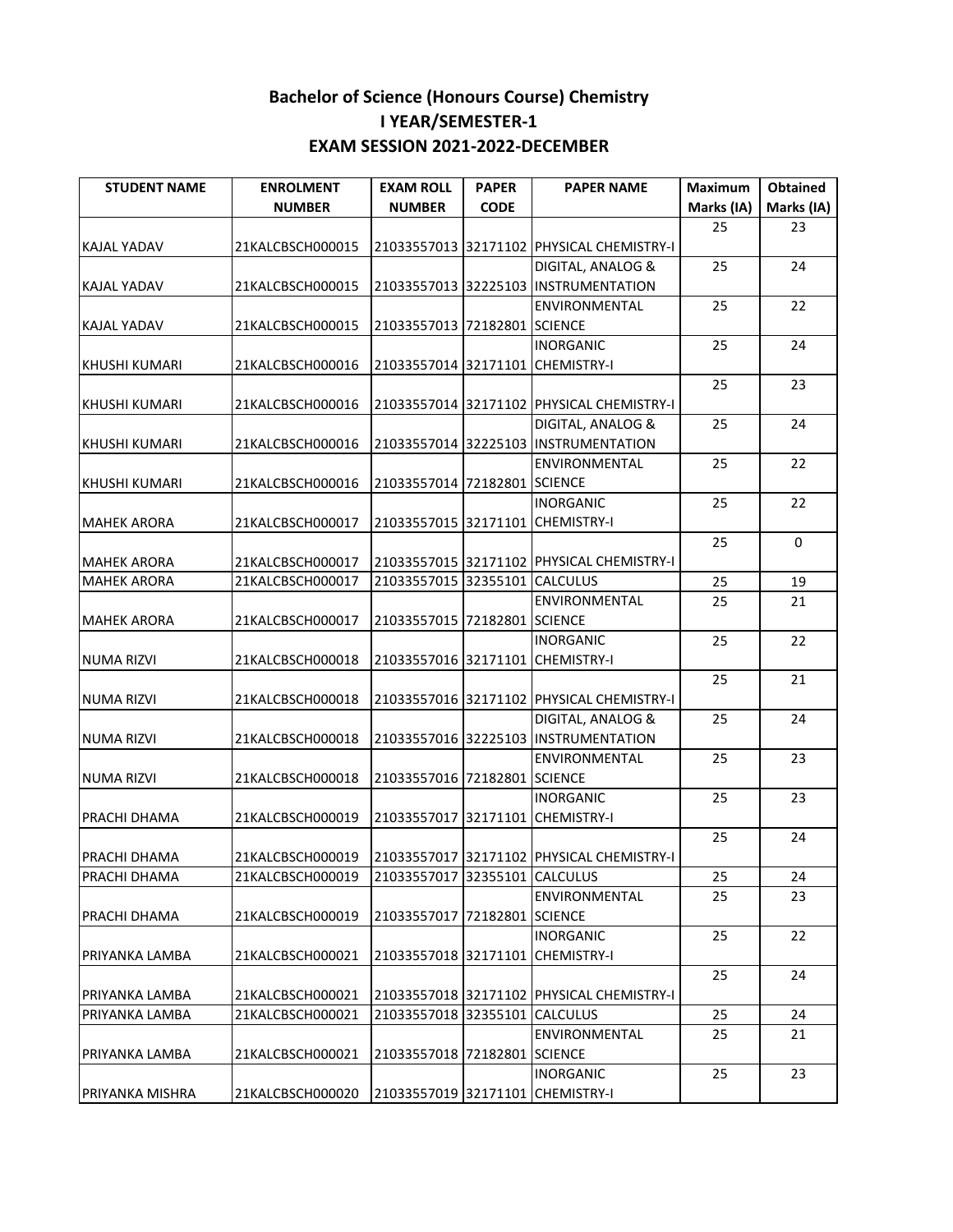| <b>STUDENT NAME</b>   | <b>ENROLMENT</b> | <b>EXAM ROLL</b>                 | <b>PAPER</b> | <b>PAPER NAME</b>                         | Maximum    | Obtained   |
|-----------------------|------------------|----------------------------------|--------------|-------------------------------------------|------------|------------|
|                       | <b>NUMBER</b>    | <b>NUMBER</b>                    | <b>CODE</b>  |                                           | Marks (IA) | Marks (IA) |
|                       |                  |                                  |              |                                           | 25         | 24         |
| PRIYANKA MISHRA       | 21KALCBSCH000020 |                                  |              | 21033557019 32171102 PHYSICAL CHEMISTRY-I |            |            |
|                       |                  |                                  |              | DIGITAL, ANALOG &                         | 25         | 22         |
| PRIYANKA MISHRA       | 21KALCBSCH000020 |                                  |              | 21033557019 32225103 INSTRUMENTATION      |            |            |
|                       |                  |                                  |              | ENVIRONMENTAL                             | 25         | 21         |
| PRIYANKA MISHRA       | 21KALCBSCH000020 | 21033557019 72182801 SCIENCE     |              |                                           |            |            |
|                       |                  |                                  |              | <b>INORGANIC</b>                          | 25         | 22         |
| <b>RAVINA</b>         | 21KALCBSCH000022 | 21033557020 32171101 CHEMISTRY-I |              |                                           |            |            |
|                       |                  |                                  |              |                                           | 25         | 20         |
| <b>RAVINA</b>         | 21KALCBSCH000022 |                                  |              | 21033557020 32171102 PHYSICAL CHEMISTRY-I |            |            |
|                       |                  |                                  |              | DIGITAL, ANALOG &                         | 25         | 22         |
| <b>RAVINA</b>         | 21KALCBSCH000022 |                                  |              | 21033557020 32225103 INSTRUMENTATION      |            |            |
|                       |                  |                                  |              | <b>ENVIRONMENTAL</b>                      | 25         | 21         |
| <b>RAVINA</b>         | 21KALCBSCH000022 | 21033557020 72182801 SCIENCE     |              |                                           |            |            |
|                       |                  |                                  |              | <b>INORGANIC</b>                          | 25         | 22         |
| <b>RITIKA GAUTAM</b>  | 21KALCBSCH000023 | 21033557021 32171101 CHEMISTRY-I |              |                                           |            |            |
|                       |                  |                                  |              |                                           | 25         | 24         |
| RITIKA GAUTAM         | 21KALCBSCH000023 |                                  |              | 21033557021 32171102 PHYSICAL CHEMISTRY-I |            |            |
| RITIKA GAUTAM         | 21KALCBSCH000023 | 21033557021 32355101             |              | <b>CALCULUS</b>                           | 25         | 23         |
|                       |                  |                                  |              | ENVIRONMENTAL                             | 25         | 23         |
| RITIKA GAUTAM         | 21KALCBSCH000023 | 21033557021 72182801 SCIENCE     |              |                                           |            |            |
|                       |                  |                                  |              | <b>INORGANIC</b>                          | 25         | 22         |
| <b>RIYA</b>           | 21KALCBSCH000024 | 21033557022 32171101             |              | <b>CHEMISTRY-I</b>                        |            |            |
|                       |                  |                                  |              |                                           | 25         | 22         |
| <b>RIYA</b>           | 21KALCBSCH000024 |                                  |              | 21033557022 32171102 PHYSICAL CHEMISTRY-I |            |            |
|                       |                  |                                  |              | DIGITAL, ANALOG &                         | 25         | 20         |
| <b>RIYA</b>           | 21KALCBSCH000024 |                                  |              | 21033557022 32225103 INSTRUMENTATION      |            |            |
|                       |                  |                                  |              | <b>ENVIRONMENTAL</b>                      | 25         | 22         |
| <b>RIYA</b>           | 21KALCBSCH000024 | 21033557022 72182801 SCIENCE     |              |                                           |            |            |
|                       |                  |                                  |              | <b>INORGANIC</b>                          | 25         | 23         |
| SAKSHI YADAV          | 21KALCBSCH000025 | 21033557023 32171101 CHEMISTRY-I |              |                                           |            |            |
|                       |                  |                                  |              |                                           | 25         | 23         |
| <b>SAKSHI YADAV</b>   | 21KALCBSCH000025 |                                  |              | 21033557023 32171102 PHYSICAL CHEMISTRY-I |            |            |
|                       |                  |                                  |              | DIGITAL, ANALOG &                         | 25         | 24         |
| <b>SAKSHI YADAV</b>   | 21KALCBSCH000025 | 21033557023 32225103             |              | INSTRUMENTATION                           |            |            |
|                       |                  |                                  |              | <b>ENVIRONMENTAL</b>                      | 25         | 23         |
| <b>SAKSHI YADAV</b>   | 21KALCBSCH000025 | 21033557023 72182801 SCIENCE     |              |                                           |            |            |
|                       |                  |                                  |              | <b>INORGANIC</b>                          | 25         | 22         |
| <b>SHALINI KUMARI</b> | 21KALCBSCH000026 | 21033557024 32171101             |              | <b>CHEMISTRY-I</b>                        |            |            |
|                       |                  |                                  |              |                                           | 25         | 20         |
| <b>SHALINI KUMARI</b> | 21KALCBSCH000026 |                                  |              | 21033557024 32171102 PHYSICAL CHEMISTRY-I |            |            |
|                       |                  |                                  |              | DIGITAL, ANALOG &                         | 25         | 24         |
| <b>SHALINI KUMARI</b> | 21KALCBSCH000026 |                                  |              | 21033557024 32225103 INSTRUMENTATION      |            |            |
|                       |                  |                                  |              | ENVIRONMENTAL                             | 25         | 21         |
| <b>SHALINI KUMARI</b> | 21KALCBSCH000026 | 21033557024 72182801 SCIENCE     |              |                                           |            |            |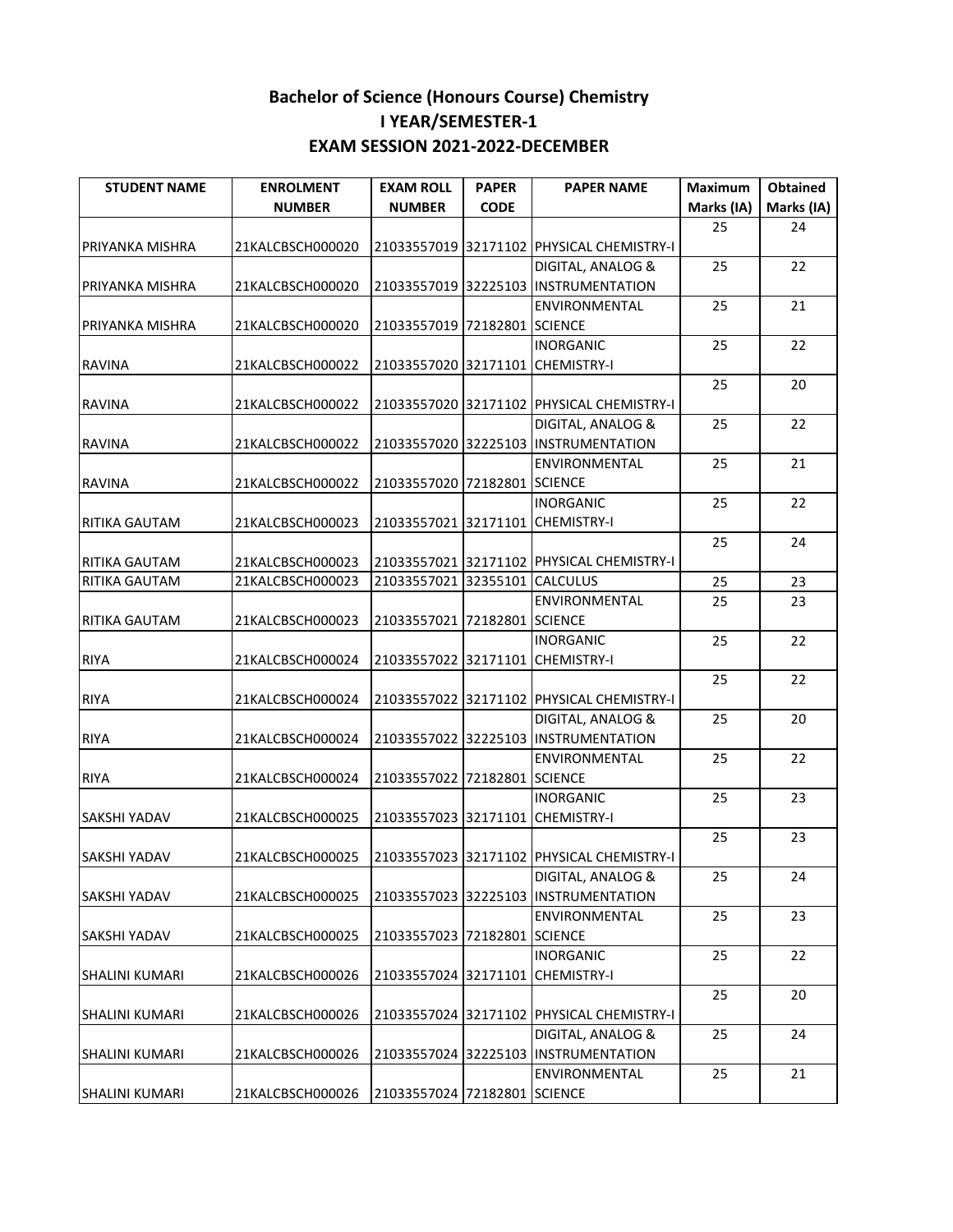| <b>STUDENT NAME</b>                 | <b>ENROLMENT</b> | <b>EXAM ROLL</b>                 | <b>PAPER</b> | <b>PAPER NAME</b>                         | Maximum    | Obtained   |
|-------------------------------------|------------------|----------------------------------|--------------|-------------------------------------------|------------|------------|
|                                     | <b>NUMBER</b>    | <b>NUMBER</b>                    | <b>CODE</b>  |                                           | Marks (IA) | Marks (IA) |
|                                     |                  |                                  |              | <b>INORGANIC</b>                          | 25         | 23         |
| SHRESHTHA HANAMANT 21KALCBSCH000027 |                  | 21033557025 32171101 CHEMISTRY-I |              |                                           |            |            |
|                                     |                  |                                  |              |                                           | 25         | 23         |
| SHRESHTHA HANAMANT 21KALCBSCH000027 |                  |                                  |              | 21033557025 32171102 PHYSICAL CHEMISTRY-I |            |            |
|                                     |                  |                                  |              | DIGITAL, ANALOG &                         | 25         | 20         |
| SHRESHTHA HANAMANT 21KALCBSCH000027 |                  |                                  |              | 21033557025 32225103 INSTRUMENTATION      |            |            |
|                                     |                  |                                  |              | <b>ENVIRONMENTAL</b>                      | 25         | 21         |
| SHRESHTHA HANAMANT 21KALCBSCH000027 |                  | 21033557025 72182801 SCIENCE     |              |                                           |            |            |
|                                     |                  |                                  |              | <b>INORGANIC</b>                          | 25         | 21         |
| <b>SIMRAN</b>                       | 21KALCBSCH000028 | 21033557026 32171101 CHEMISTRY-I |              |                                           |            |            |
|                                     |                  |                                  |              |                                           | 25         | 22         |
| <b>SIMRAN</b>                       | 21KALCBSCH000028 |                                  |              | 21033557026 32171102 PHYSICAL CHEMISTRY-I |            |            |
|                                     |                  |                                  |              | DIGITAL, ANALOG &                         | 25         | 24         |
| <b>SIMRAN</b>                       | 21KALCBSCH000028 |                                  |              | 21033557026 32225103 INSTRUMENTATION      |            |            |
|                                     |                  |                                  |              | <b>ENVIRONMENTAL</b>                      | 25         | 21         |
| <b>SIMRAN</b>                       | 21KALCBSCH000028 | 21033557026 72182801 SCIENCE     |              |                                           |            |            |
|                                     |                  |                                  |              | <b>INORGANIC</b>                          | 25         | 22         |
| <b>SMRITI SAINI</b>                 | 21KALCBSCH000029 | 21033557027 32171101 CHEMISTRY-I |              |                                           |            |            |
|                                     |                  |                                  |              |                                           | 25         | 21         |
| <b>SMRITI SAINI</b>                 | 21KALCBSCH000029 |                                  |              | 21033557027 32171102 PHYSICAL CHEMISTRY-I |            |            |
| <b>SMRITI SAINI</b>                 | 21KALCBSCH000029 | 21033557027 32355101             |              | <b>CALCULUS</b>                           | 25         | 15         |
|                                     |                  |                                  |              | ENVIRONMENTAL                             | 25         | 21         |
| <b>SMRITI SAINI</b>                 | 21KALCBSCH000029 | 21033557027 72182801 SCIENCE     |              |                                           |            |            |
|                                     |                  |                                  |              | <b>INTRODUCTORY</b>                       | 25         | 24         |
|                                     |                  |                                  |              | MICROECONOMICS-                           |            |            |
| <b>SNEHA SURANA</b>                 | 21KALCBSCH000030 |                                  |              | 21033557028 12275101 ECONOMICS-I          |            |            |
|                                     |                  |                                  |              | <b>INORGANIC</b>                          | 25         | 22         |
| <b>SNEHA SURANA</b>                 | 21KALCBSCH000030 | 21033557028 32171101 CHEMISTRY-I |              |                                           |            |            |
|                                     |                  |                                  |              |                                           | 25         | 23         |
| <b>SNEHA SURANA</b>                 | 21KALCBSCH000030 |                                  |              | 21033557028 32171102 PHYSICAL CHEMISTRY-I |            |            |
|                                     |                  |                                  |              | ENVIRONMENTAL                             | 25         | 21         |
| <b>SNEHA SURANA</b>                 | 21KALCBSCH000030 | 21033557028 72182801 SCIENCE     |              |                                           |            |            |
|                                     |                  |                                  |              | <b>INORGANIC</b>                          | 25         | 22         |
| VAISHALI YADAV                      | 21KALCBSCH000032 | 21033557029 32171101 CHEMISTRY-I |              |                                           |            |            |
|                                     |                  |                                  |              |                                           | 25         | 24         |
| <b>VAISHALI YADAV</b>               | 21KALCBSCH000032 |                                  |              | 21033557029 32171102 PHYSICAL CHEMISTRY-I |            |            |
|                                     |                  |                                  |              | DIGITAL, ANALOG &                         | 25         | 24         |
| VAISHALI YADAV                      | 21KALCBSCH000032 |                                  |              | 21033557029 32225103 INSTRUMENTATION      |            |            |
|                                     |                  |                                  |              | <b>ENVIRONMENTAL</b>                      | 25         | 23         |
| <b>VAISHALI YADAV</b>               | 21KALCBSCH000032 | 21033557029 72182801 SCIENCE     |              |                                           |            |            |
|                                     |                  |                                  |              | <b>INORGANIC</b>                          | 25         | 22         |
| VARSHA BHADANA                      | 21KALCBSCH000034 | 21033557030 32171101             |              | <b>CHEMISTRY-I</b>                        |            |            |
|                                     |                  |                                  |              |                                           | 25         | 24         |
| <b>VARSHA BHADANA</b>               | 21KALCBSCH000034 |                                  |              | 21033557030 32171102 PHYSICAL CHEMISTRY-I |            |            |
| VARSHA BHADANA                      | 21KALCBSCH000034 | 21033557030 32355101             |              | <b>CALCULUS</b>                           | 25         | 24         |